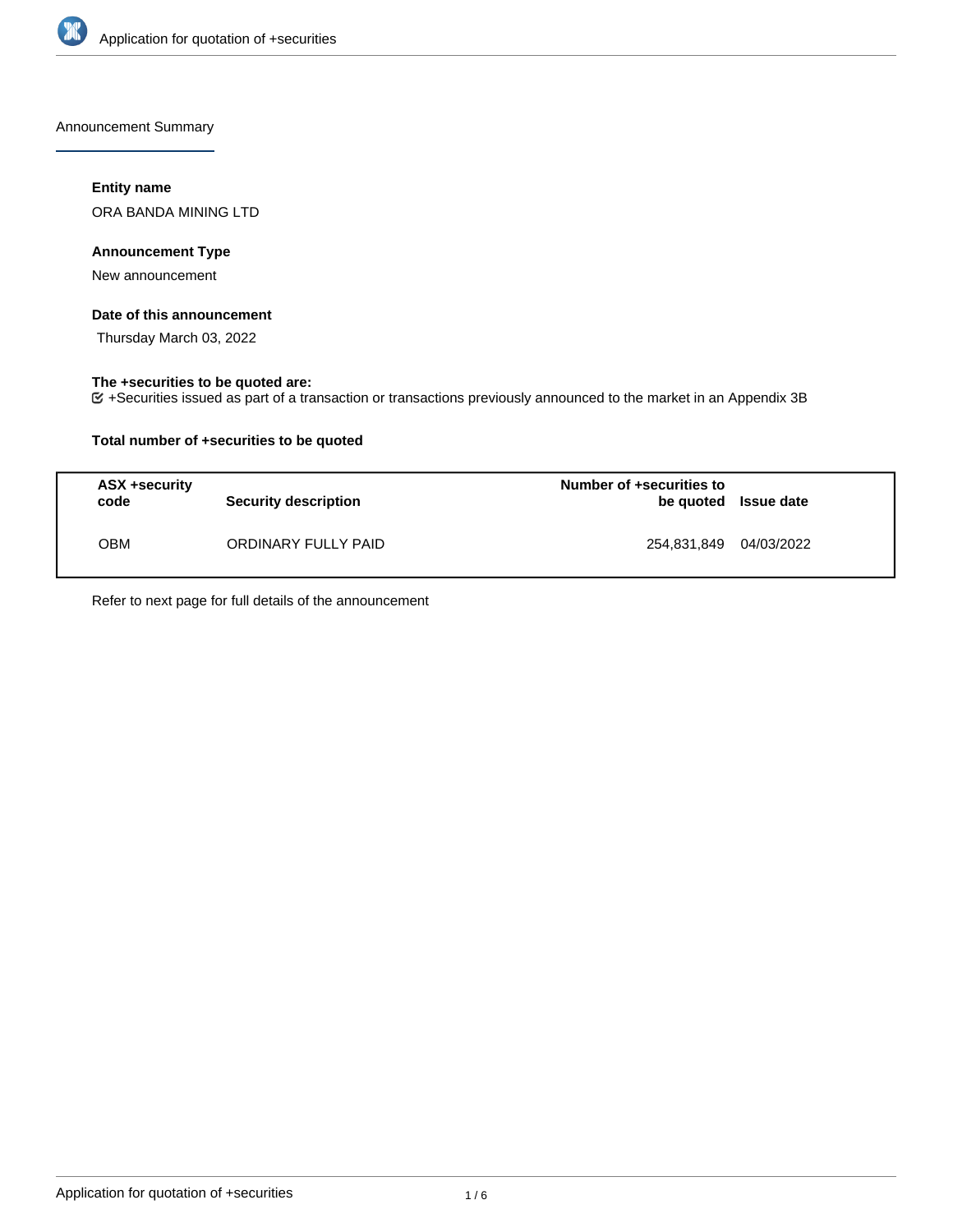

Part 1 - Entity and announcement details

## **1.1 Name of entity**

ORA BANDA MINING LTD

We (the entity named above) apply for +quotation of the following +securities and agree to the matters set out in Appendix 2A of the ASX Listing Rules.

**1.2 Registered number type** ABN

**Registration number** 69100038266

**1.3 ASX issuer code** OBM

**1.4 The announcement is**

New announcement

#### **1.5 Date of this announcement**

3/3/2022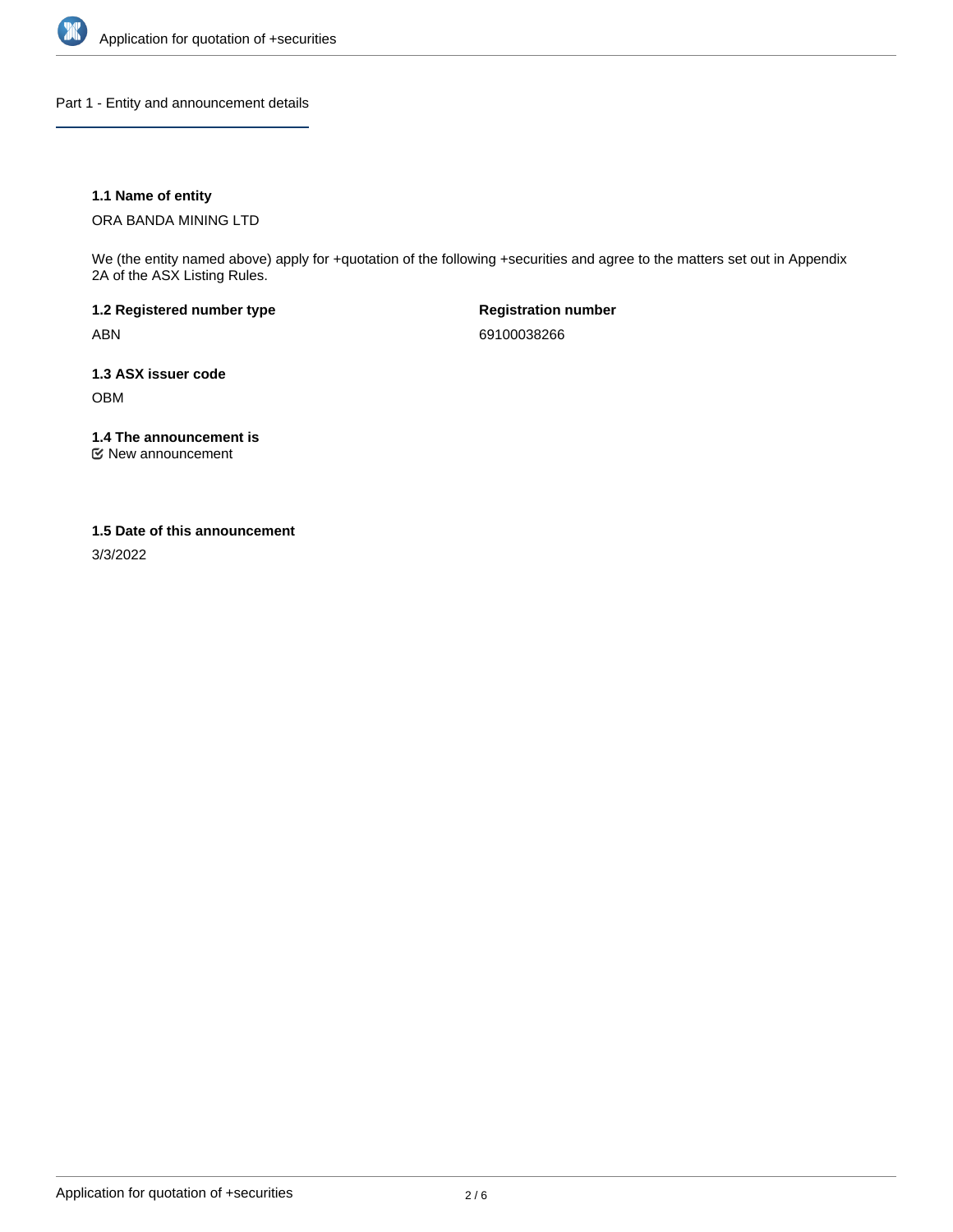

## Part 2 - Type of Issue

#### **2.1 The +securities to be quoted are:**

+Securities issued as part of a transaction or transactions previously announced to the market in an Appendix 3B

#### **Previous Appendix 3B details:**

| <b>Announcement Date and</b><br>Time | <b>Announcement Title</b>                   | Selected Appendix 3B to submit quotation<br>reauest                        |  |
|--------------------------------------|---------------------------------------------|----------------------------------------------------------------------------|--|
| 22-Feb-2022 11:00                    | New - Proposed issue of securities -<br>ОВМ | An accelerated offer (institutional)<br>A placement or other type of issue |  |

# **2.3a.2 Are there any further issues of +securities yet to take place to complete the transaction(s) referred to in the Appendix 3B?**

Yes

### **2.3a.3 Please provide details of the further issues of +securities yet to take place to complete the transaction(s) referred to in the Appendix 3B**

Approximately 146,000,000 fully paid ordinary shares in the capital of OBM on 24 March 2022 for the retail component of the entitlement offer announced on 22 February 2022.

The exact number of Shares to be issued under the retail component of the entitlement offer is not known at the date of this announcement as it remains subject to (among other things) the reconciliation of security holder entitlements and the effects of rounding.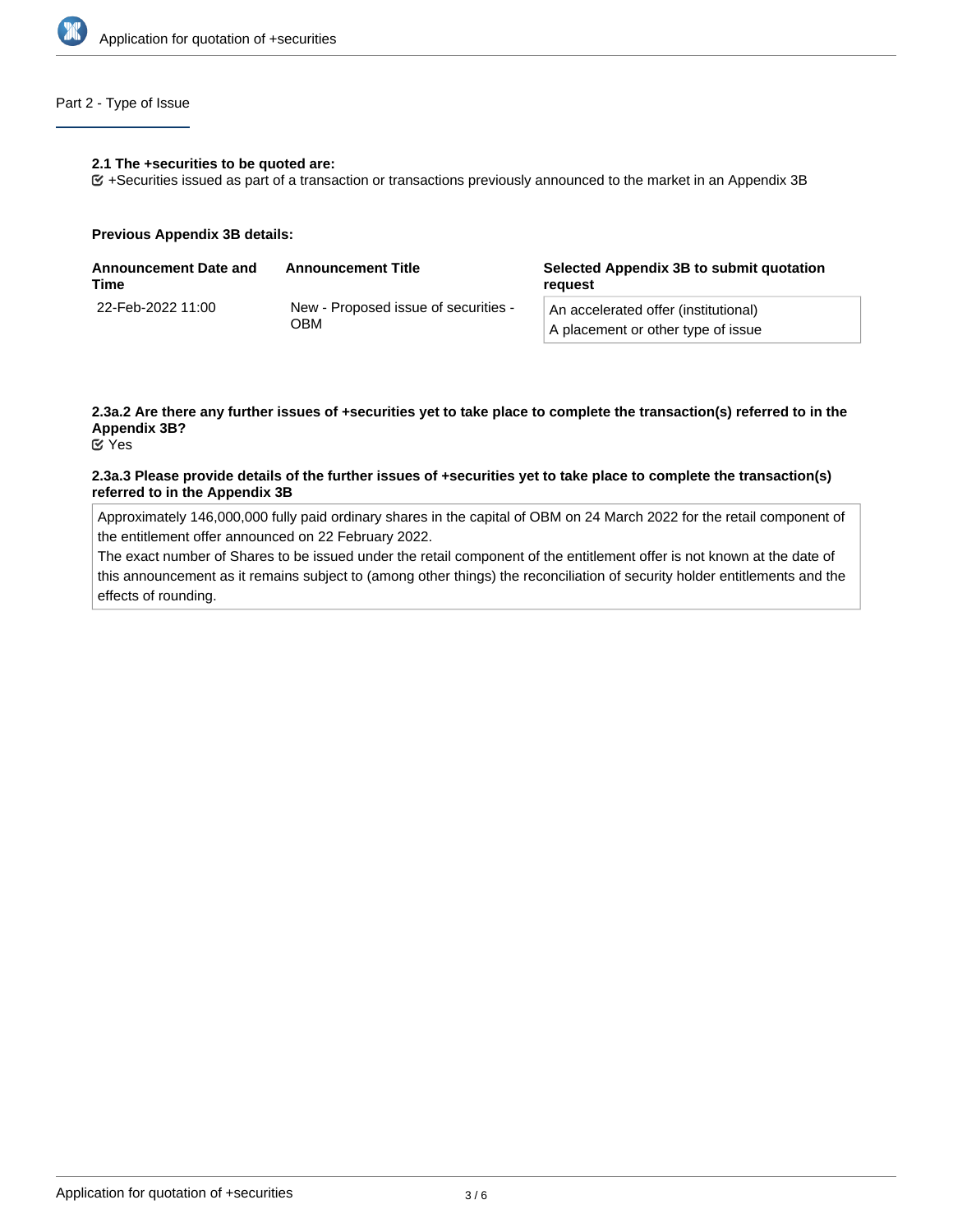

Part 3A - number and type of +securities to be quoted where issue has previously been notified to ASX in an Appendix 3B

#### Placement Details

**ASX +security code and description** OBM : ORDINARY FULLY PAID

**Issue date** 4/3/2022

Issue details

**Number of +securities to be quoted** 100,000,000 **Are the +securities being issued for a cash consideration? In what currency is the cash consideration being paid?** AUD - Australian Dollar **What is the issue price per +security?** AUD 0.05000000 Yes

**Any other information the entity wishes to provide about the +securities to be quoted**

Institutional Securities

**ASX +security code and description** OBM : ORDINARY FULLY PAID

**Issue date** 4/3/2022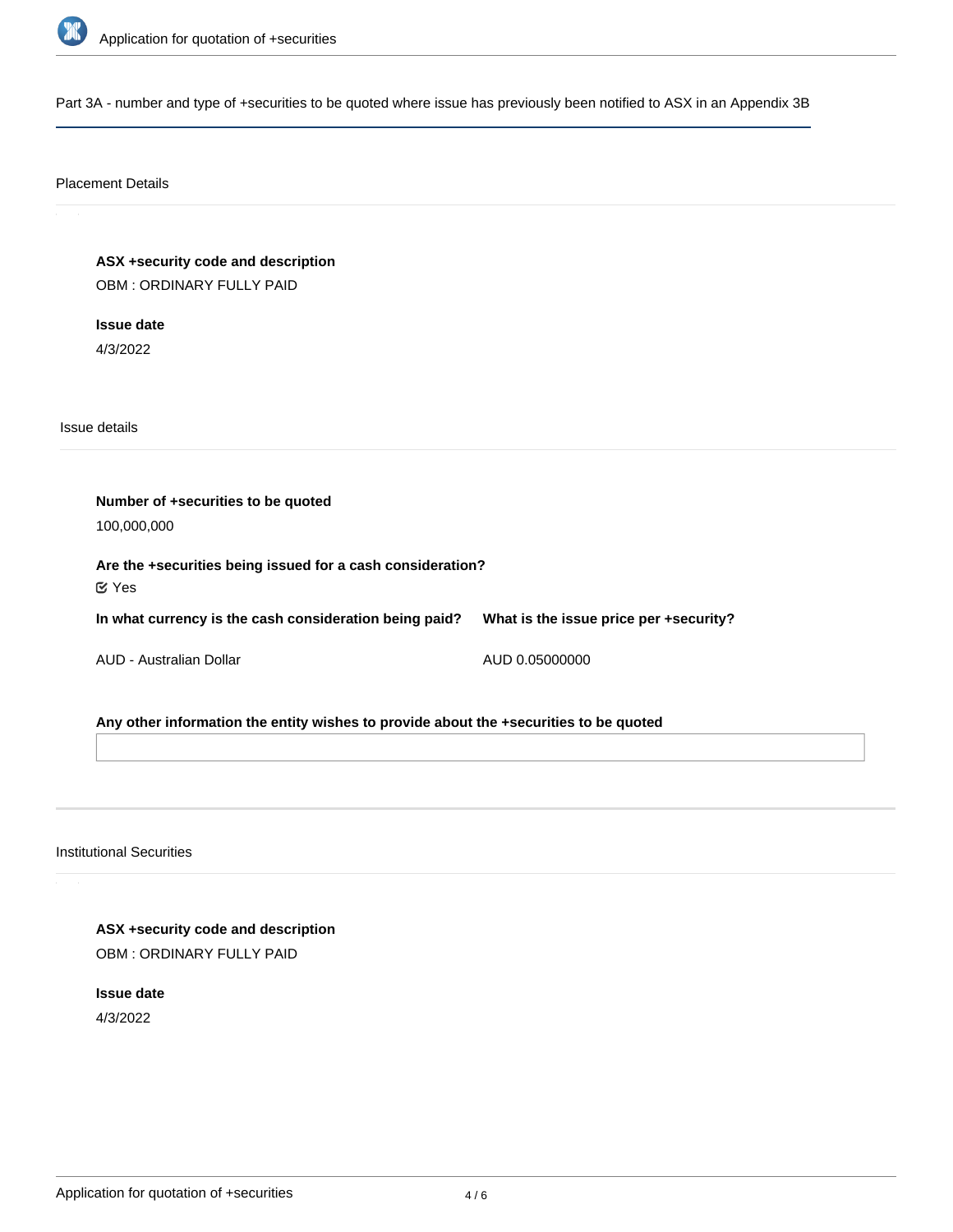

Issue details

# **Number of +securities to be quoted**

154,831,849

# **Issue currency**

**Issue price or consideration per +security**

AUD - Australian Dollar

AUD 0.05000000

**Any other information the entity wishes to provide about the +securities to be quoted**